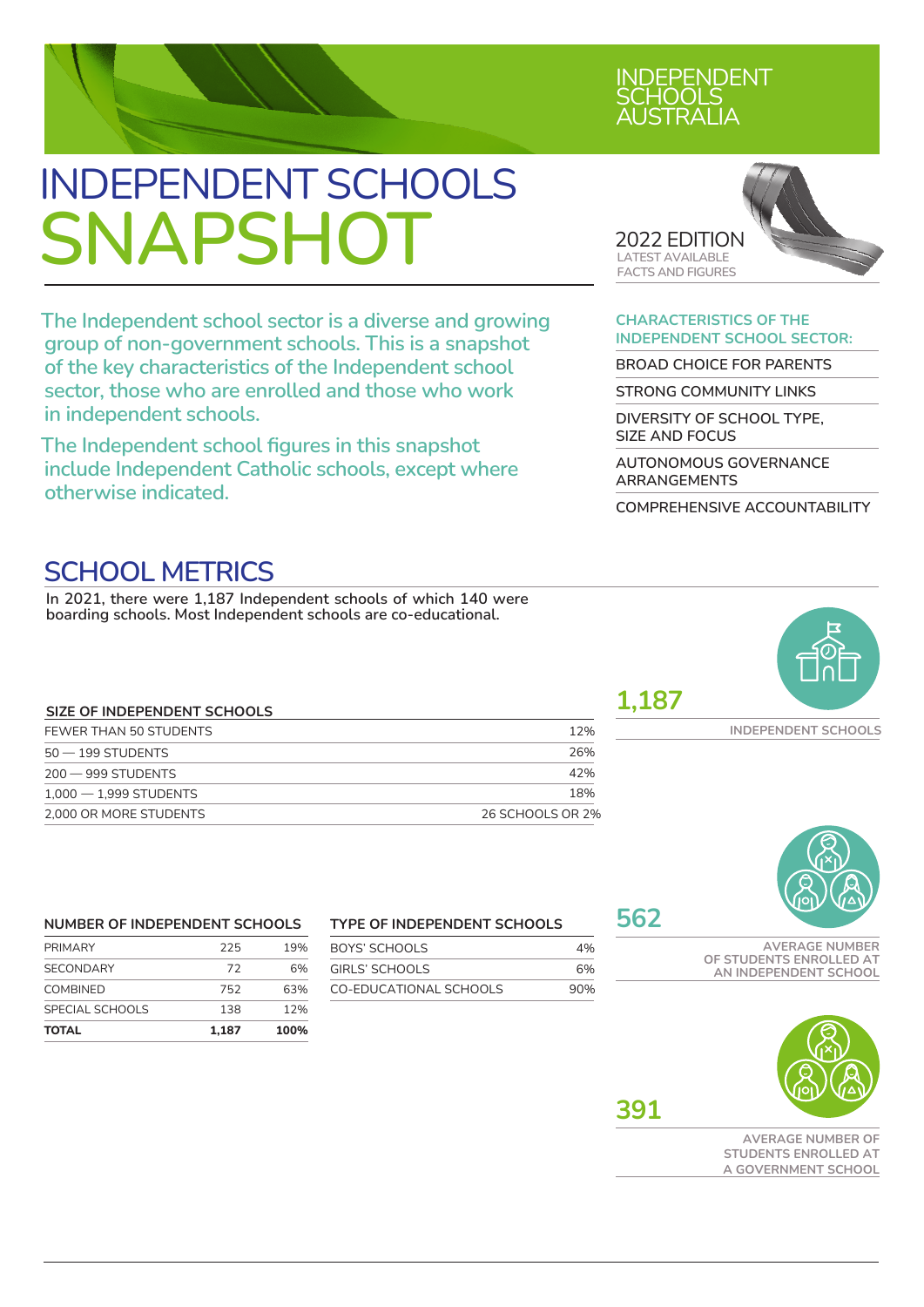# **SCHOOL PROFILE**

### **Independent schools have diverse religious or philosophical affiliations. They represent a range of approaches to teaching and learning.**



#### **AFFILIATIONS OF INDEPENDENT SCHOOLS BY NUMBER OF ENROLMENTS 2021**

| <b>DI NOMBER OF ENROLMENTS</b>                                             |                                    |                               | ∠∪∠⊥                     |
|----------------------------------------------------------------------------|------------------------------------|-------------------------------|--------------------------|
| <b>AFFILIATION</b>                                                         | <b>NUMBER OF</b><br><b>SCHOOLS</b> | <b>STUDENTS</b><br><b>FTE</b> | <b>STUDENTS</b><br>FTE % |
| <b>ANGLICAN</b>                                                            | 154                                | 162,876                       | 24.4                     |
| NON-DENOMINATIONAL                                                         | 235                                | 94.732                        | 14.2                     |
| <b>CHRISTIAN</b>                                                           | 159                                | 81,482                        | 12.2                     |
| UNITING CHURCH IN AUSTRALIA                                                | 44                                 | 52,105                        | 7.8                      |
| <b>ISLAMIC</b>                                                             | 49                                 | 43,906                        | 6.6                      |
| <b>CATHOLIC</b>                                                            | 52                                 | 43,170                        | 6.5                      |
| <b>LUTHERAN</b>                                                            | 80                                 | 42,479                        | 6.4                      |
| <b>BAPTIST</b>                                                             | 41                                 | 24,682                        | 3.7                      |
| INTER-DENOMINATIONAL                                                       | 23                                 | 18,018                        | 2.7                      |
| SEVENTH DAY ADVENTIST                                                      | 44                                 | 15,454                        | 2.3                      |
| PRESBYTERIAN                                                               | 13                                 | 11,932                        | 1.8                      |
| <b>STEINER</b>                                                             | 50                                 | 9,720                         | 1.5                      |
| <b>JEWISH</b>                                                              | 19                                 | 9,319                         | 1.4                      |
| PENTECOSTAL                                                                | 20                                 | 8,755                         | 1.3                      |
| ASSEMBLIES OF GOD                                                          | 11                                 | 7.307                         | 1.1                      |
| <b>MONTESSORI</b>                                                          | 40                                 | 4,995                         | 0.7                      |
| OTHER CATHOLIC                                                             | 8                                  | 3.761                         | 0.6                      |
| <b>GREEK ORTHODOX</b>                                                      | 8                                  | 3.712                         | 0.6                      |
| <b>BRETHREN</b>                                                            | $\overline{7}$                     | 3,194                         | 0.5                      |
| OTHER ORTHODOX                                                             | 6                                  | 2,347                         | 0.4                      |
| OTHER RELIGIOUS AFFILIATION*                                               | 15                                 | 5,941                         | 0.9                      |
| OTHER**                                                                    | 109                                | 17,372                        | 2.6                      |
| * OTHER RELIGIOUS AFFILIATIONS INCLUDE<br>CHLIRCHES OF CHRIST ANANDA MARGA |                                    |                               |                          |

CHURCHES OF CHRIST, ANANDA MARGA, HARE KRISHNA AND SOCIETY OF FRIENDS

\*\* OTHER INCLUDES SPECIAL SCHOOLS, INTERNATIONAL SCHOOLS, INDIGENOUS SCHOOLS, AND COMMUNITY SCHOOLS.

#### **GOVERNANCE**

Independent schools are generally not-for-profit institutions founded by groups in the community. They are primarily accountable to their parent and school communities.

About 17 per cent of Independent schools operate within approved system authorities. These include the Anglican, Lutheran or Seventh Day Adventist Systems.

All Independent schools are registered with the relevant state or territory education authorities and comply with relevant state and federal education legislation and regulation.



**INDEPENDENT SCHOOLS WITH A RELIGIOUS AFFILIATION**





**MAJOR CITIES**



**3% REMOTE REGIONS**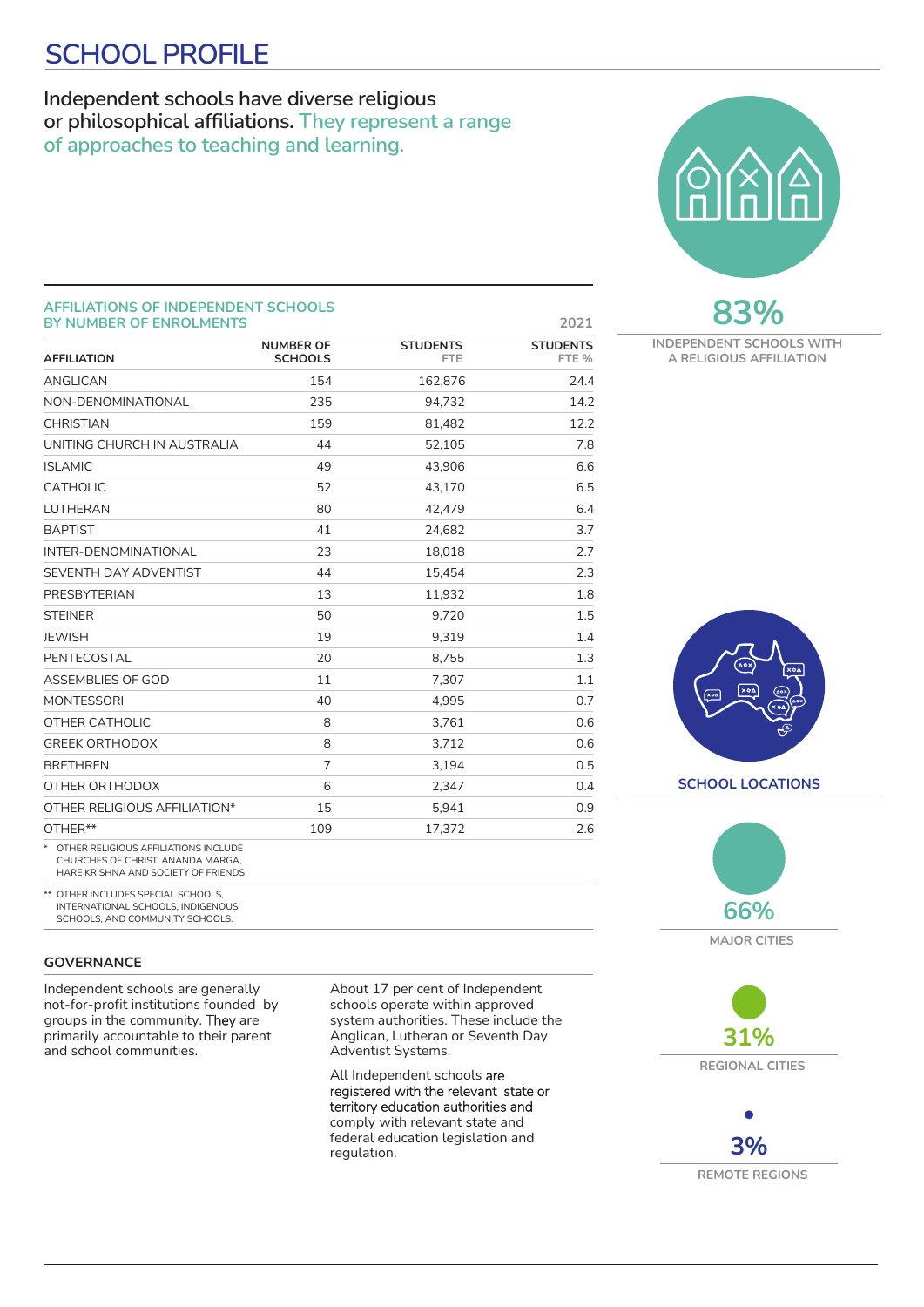# **STUDENT ENROLMENTS**

**The rate of growth of the Independent school sector has been increasing. In 2021, enrolments in Independent schools grew by 3.1%.** 

| <b>GOVERNMENT</b>                     | <b>CATHOLIC</b> | <b>INDEPENDENT</b> |      |                        |
|---------------------------------------|-----------------|--------------------|------|------------------------|
| ENROLMENTS BY SCHOOL SECTOR AND LEVEL |                 |                    |      | 2021                   |
| <b>TOTAL ENROLMENTS</b>               |                 | 65.0               | 18.4 | 16.6                   |
| <b>PRIMARY</b>                        |                 | 69.8               | 17.6 | 12.6                   |
| <b>JUNIOR SECONDARY</b>               | 59.4            | 19.4               |      | 21.2                   |
| <b>SENIOR SECONDARY</b>               | 57.6            | 19.4               |      | 23.0                   |
|                                       |                 |                    |      | DED OF HEA OF OUR DEAL |

**PERCENTAGE SHARE %**

#### **ENROLMENT CHANGE OVER TIME BY SCHOOL SECTOR 1970–2021**

| 1970                                                                                                                                                                  |         |      | 78.1                      | 17.8      | 4.1  |
|-----------------------------------------------------------------------------------------------------------------------------------------------------------------------|---------|------|---------------------------|-----------|------|
| 1980                                                                                                                                                                  |         |      | 77.7                      | 17.5      | 4.8  |
| 1990                                                                                                                                                                  |         | 72.1 |                           | 19.6      | 8.3  |
| 2000                                                                                                                                                                  |         | 69.2 |                           | 19.8      | 11.0 |
| 2010                                                                                                                                                                  |         | 65.5 | 20.4                      |           | 14.1 |
| 2020                                                                                                                                                                  |         | 65.6 | 19.5                      |           | 15.0 |
| 2021                                                                                                                                                                  |         | 65.0 | 19.6                      |           | 15.4 |
| SHOWN AS PERCENTAGE OF TOTAL ENROLMENTS.<br>ENROLMENT FIGURES ARE SOURCED FROM ABS<br>WHERE INDEPENDENT CATHOLIC SCHOOLS ARE<br>INCLUDED IN CATHOLIC SCHOOL CATEGORY. |         |      | <b>PERCENTAGE SHARE %</b> |           |      |
| TOTAL NUMBER OF ADDITIONAL ENROLMENTS BY SCHOOL SECTOR                                                                                                                |         |      |                           | 1985-2021 |      |
| 382,215                                                                                                                                                               | 213,208 |      |                           | 418,147   |      |

#### **TOTAL NUMBER OF ADDITIONAL ENROLMENTS BY SCHOOL SECTOR 1985–2021**

| 382,215                                                 | 213,208 | 418,147 |
|---------------------------------------------------------|---------|---------|
| FIGURES ARE SOURCED EROM ARS WHERE INDEPENDENT CATHOLIC |         |         |

FIGURES ARE SOURCED FROM ABS WHERE INDEPENDENT CATHOLIC SCHOOLS ARE INCLUDED IN CATHOLIC SCHOOL CATEGORY.

#### **ENROLMENTS IN INDEPENDENT SCHOOLS 2021**

|                                   | MALE FEMALE     | <b>TOTAL</b> |
|-----------------------------------|-----------------|--------------|
| PRIMARY                           | 142.851 142.094 | 284.955      |
| SECONDARY 192.292 190.012 382.304 |                 |              |
| <b>TOTAL</b>                      | 335.153 332.106 | 667.259      |

#### **STUDENTS WITH DISABILITY IN INDEPENDENT SCHOOLS 2021**

| SUPPORT PROVIDED WITHIN A                                                                                                                                             |        |
|-----------------------------------------------------------------------------------------------------------------------------------------------------------------------|--------|
| <b>QUALITY DIFFERENTIATED</b><br><b>TEACHING PRACTICE</b>                                                                                                             | 52,728 |
| SUPPI EMENTARY                                                                                                                                                        | 52.108 |
| SUBSTANTIAL                                                                                                                                                           | 16.129 |
| <b>EXTENSIVE</b>                                                                                                                                                      | 4.963  |
| NCCD FIGURES ARE BASED ON ABS WHERE<br>INDEPENDENT CATHOLIC SCHOOLS ARE INCLUDED IN<br>CATHOLIC SCHOOL CATEGORY. MORE INFORMATION<br>IS AVAILABLE AT WWW.NCCD.FDU.AU. |        |



**3.1%**

**GROWTH IN ENROLMENTS**



**667,259 TOTAL NUMBER OF STUDENTS IN INDEPENDENT SCHOOLS**



**INDIGENOUS STUDENTS**



**OVERSEAS STUDENTS**







**STUDENTS WITH DISABILITY**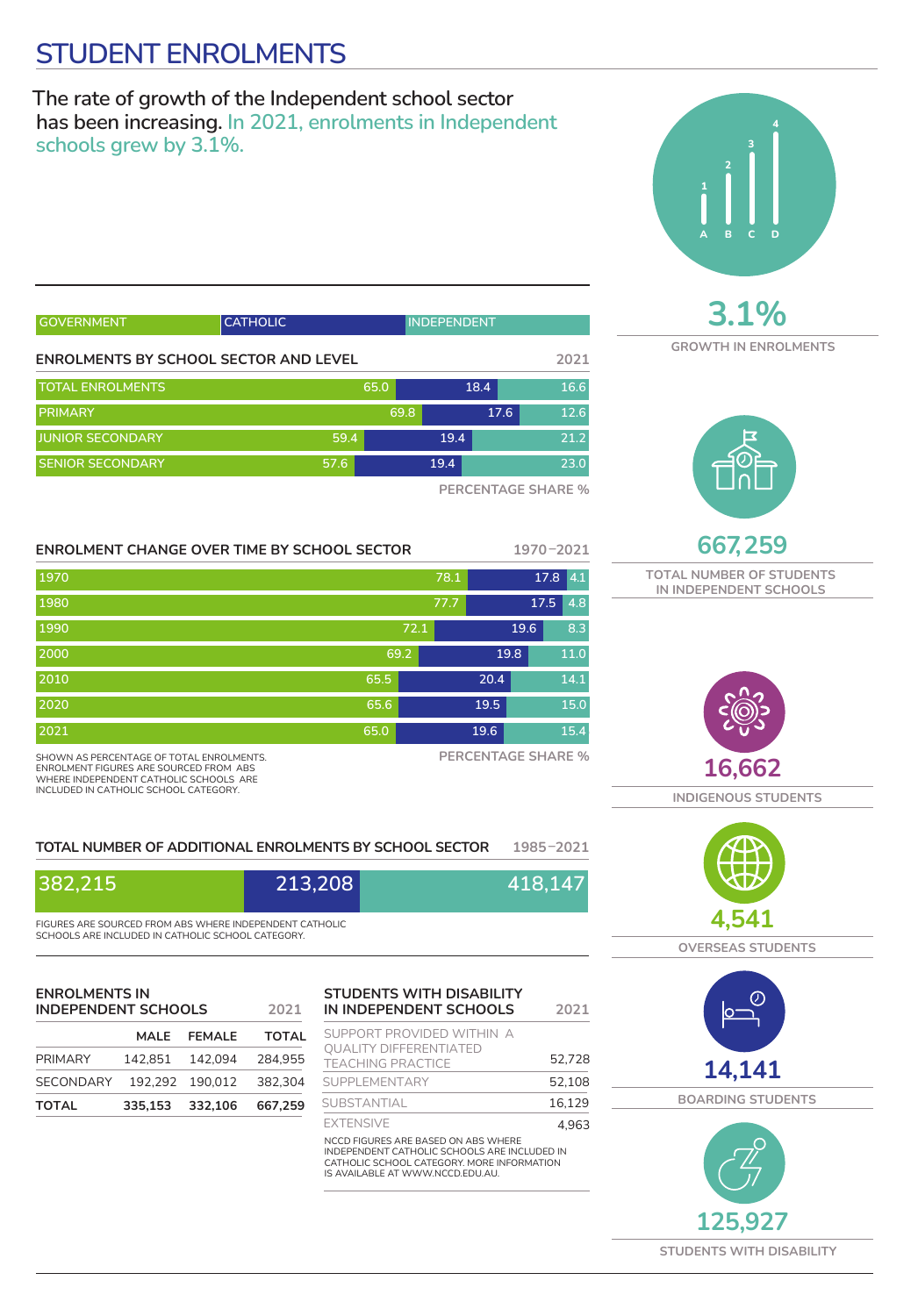# **SOURCES OF INCOME SOURCES OF INCOME**

### **Most of the income of Independent schools comes from families. Governments save an estimated \$5.5 billion in funding due to the contribution**  from **families and other private sources.**



**\$5.5 BILLION**

**SAVINGS TO GOVERNMENT**

### **GOVERNMENT FUNDING OF INDEPENDENT SCHOOLS**

Government funding for schools is provided by the Australian Government and state and territory governments. The Australian Government is the main government funding source for non-government schools, providing 78% of total government recurrent funding while states and territories provide 22%. State and territory governments are the main funding source for governme proportions of private/government funding vary greatly from school

| territory governments are the main funding source for government schools. The<br>proportions of private/government funding vary greatly from school to school. |                   |            | <b>\$5,025</b>           |
|----------------------------------------------------------------------------------------------------------------------------------------------------------------|-------------------|------------|--------------------------|
| RECURRENT FUNDING FOR SCHOOL EDUCATION                                                                                                                         | <b>\$ BILLION</b> | FY 2019-20 |                          |
| <b>GOVERNMENT SCHOOLS</b>                                                                                                                                      |                   |            | <b>MEDIAN ANNUAL FEE</b> |
| 8.5                                                                                                                                                            |                   | 44.2 1.7   | 2020                     |
| CATHOLIC SCHOOLS                                                                                                                                               |                   |            |                          |

#### GOVERNMENT SCHOOLS CATHOLIC SCHOOLS INDEPENDENT SCHOOLS **8.5 7.5 5.8 2.0 1.6 7.4 2.6**

**AUSTRALIAN GOVERNMENT STATE GOVERNMENT PRIVATE INCOME** 

#### **FUNDING MODEL**

The current funding model for schools, the Schooling Resource Standard (SRS) comprises base funding plus loadings to address educational disadvantage. Base funding for Independent schools is adjusted according to the school community's estimated capacity to contribute (CTC) to the costs of education, assessed on parental income tax data. This methodology is known as the Direct Measure of Income (DMI). Schools with a higher CTC score receive less per capita base funding.

| LOADINGS:                        |
|----------------------------------|
| SCHOOL LOCATION                  |
| SCHOOL SIZE                      |
| SOCIO-FDUCATIONAL DISADVANTAGE   |
| <b>INDIGENEITY</b>               |
| LOW ENGLISH LANGUAGE PROFICIENCY |
| STUDENTS WITH DISARII ITY        |

| <b>AVERAGE GOVERNMENT</b><br><b>RECURRENT FUNDING</b><br><b>PER STUDENT</b> |                    |          | \$20,810          |
|-----------------------------------------------------------------------------|--------------------|----------|-------------------|
| FY 2019-20                                                                  |                    |          |                   |
|                                                                             | \$11,620           | \$13,100 |                   |
|                                                                             | <b>INDEPENDENT</b> | CATHOLIC | <b>GOVERNMENT</b> |

#### **TOTAL GOVERNMENT RECURRENT FUNDING**

**PER STUDENT COMPARISON FY 2019 – 20 GOVERNMENT SCHOOLS INDEPENDENT SCHOOLS PER STUDENT AVERAGE AND LOCAL CONSUMING A SECOND STATE OF S20,810 LOW CTC** \$17,520 **PER STUDENT AVERAGE** \$11,620 **HIGH CTC \$4,810**

ALL GOVERNMENT SOURCES. THE AMOUNT OF FUNDING RECEIVED FROM ALL GOVERNMENT SOURCES VARIES SIGNIFICANTLY DEPENDING ON THE CIRCUMSTANCES OF THE SCHOOL.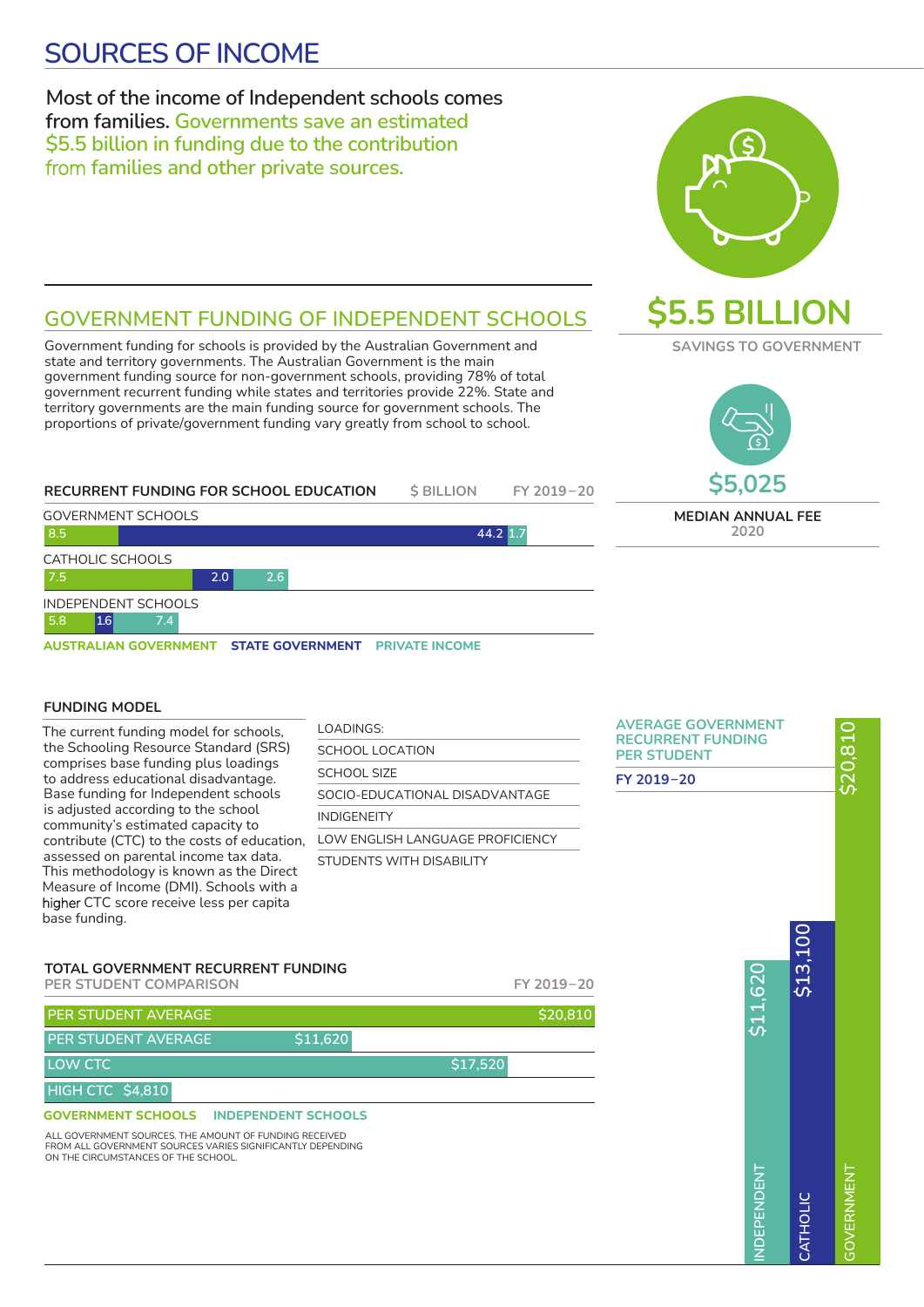

### **MAIN SOURCES OF CAPITAL FUNDING**

On average, parents and school communities provide 87% of capital funding. The amount of capital funding from private sources in 2020 was \$1.07 billion.



**87% 7% 6%**

# **\$1.07 BILLION**

**PRIVATE SOURCES PARENTS AND DONORS**

Most capital funding is sourced through borrowing, fund raising, levies on parents or school reserves.

# **\$85 MILLION**

#### **AUSTRALIAN GOVERNMENT CAPITAL GRANTS PROGRAM**

Australian Government grants are distributed to Independent schools on a needs basis through Block Grant Authorities, with priority given to disadvantaged school communities with the least capacity to raise funds.

It is estimated that grants for the Independent sector in 2021 will total approximately \$71 million.

## **\$68 MILLION**

#### **STATE AND TERRITORY GOVERNMENTS**

State and territory government assistance for capital funding is limited. Some states and territory governments provide capital grants and several also provide interest subsidy arrangements.